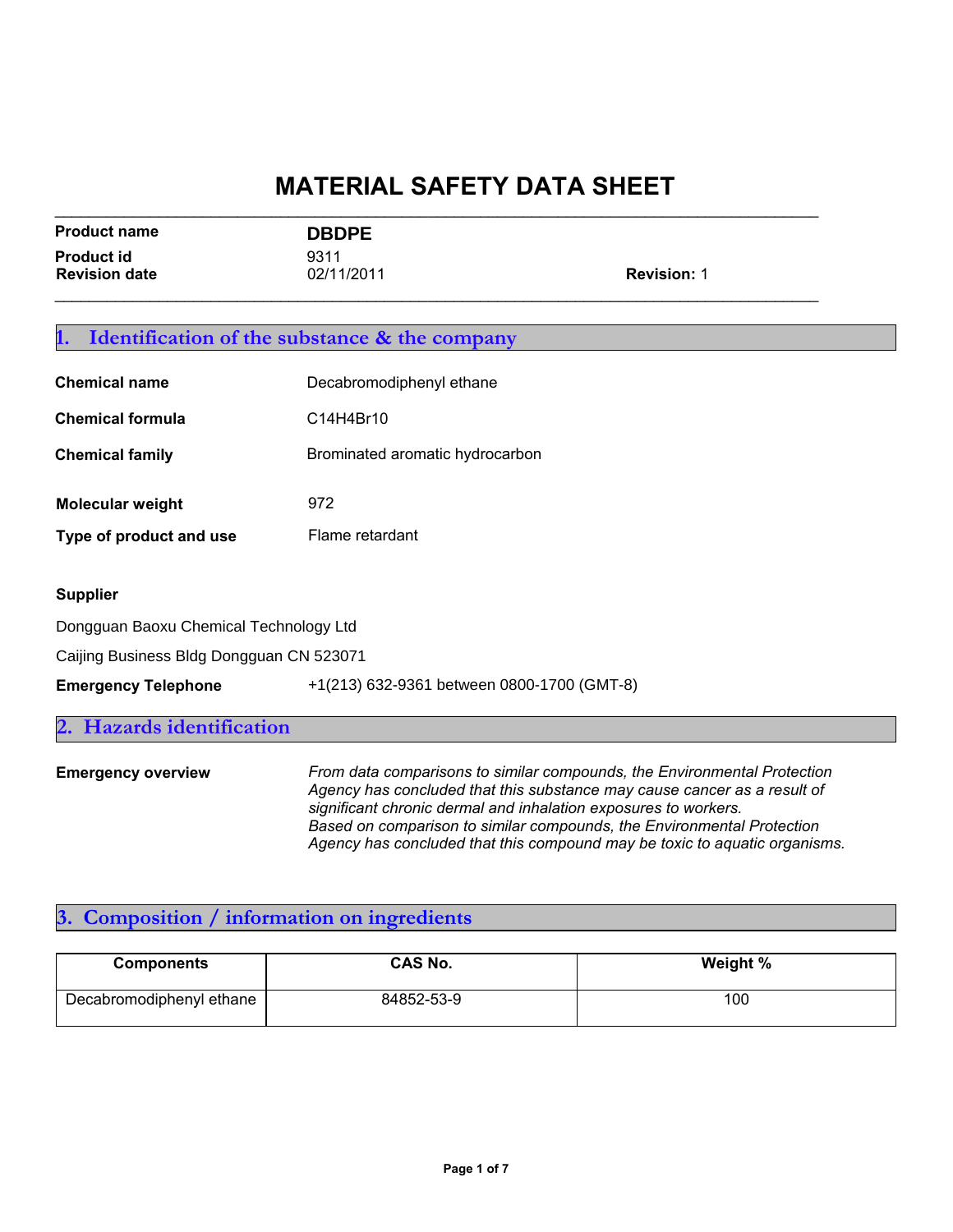| <b>Product name</b> | <b>DBDPE</b> |  |
|---------------------|--------------|--|
| Product id          | 9311         |  |

 $\mathcal{L}_\text{max}$  , and the contribution of the contribution of the contribution of the contribution of the contribution of the contribution of the contribution of the contribution of the contribution of the contribution of t

| <b>First-aid measures</b><br>4.              |                                                                                                                                                                                                                                                                                                                                       |  |
|----------------------------------------------|---------------------------------------------------------------------------------------------------------------------------------------------------------------------------------------------------------------------------------------------------------------------------------------------------------------------------------------|--|
| Eye contact                                  | Holding the eyelids apart, flush eyes promptly with copious flowing water for at least<br>20 minutes. Get medical attention immediately.                                                                                                                                                                                              |  |
| <b>Skin contact</b>                          | Wash skin thoroughly with mild soap and plenty of water for at least 15 minutes. Get<br>medical attention if irritation occurs.                                                                                                                                                                                                       |  |
| <b>Inhalation</b>                            | In case of dust inhalation or breathing fumes released from heated material, remove<br>person to fresh air. Keep him quiet and warm. Apply artificial respiration if necessary<br>and get medical attention immediately. Keep him quiet and warm. Apply artificial<br>respiration if necessary and get medical attention immediately. |  |
| Ingestion                                    | If swallowed, wash mouth thoroughly with plenty of water. Get medical attention<br>immediately.                                                                                                                                                                                                                                       |  |
|                                              | NOTE: Never give an unconscious person anything to drink.                                                                                                                                                                                                                                                                             |  |
| Notes to the physician                       | Treat symptomatically and supportively.                                                                                                                                                                                                                                                                                               |  |
| 5. Fire - fighting measures                  |                                                                                                                                                                                                                                                                                                                                       |  |
| Suitable extinguishing media                 | Water spray, carbon dioxide (CO $_2$ ), dry chemical powder or appropriate foam.                                                                                                                                                                                                                                                      |  |
| <b>Fire fighting procedure</b>               | In closed areas, provide fire-fighters with self-contained breathing apparatus in<br>positive pressure mode.                                                                                                                                                                                                                          |  |
| <b>Unusual fire and explosion</b><br>hazards | When heated to decomposition, may release poisonous and corrosive fumes of<br>Carbon Dioxide, Carbon Monoxide, Bromine and Hydrogen Bromide.                                                                                                                                                                                          |  |

#### **6. Accidental release measures**

| <b>Personal precautions</b>      | Avoid dust formation.<br>Wear protective clothing specified for normal operations (see section 8). |
|----------------------------------|----------------------------------------------------------------------------------------------------|
| Methods for cleaning up          | Sweep up, place in a bag and hold for waste disposal or possible re-use<br>Ventilate area.         |
| <b>Environmental precautions</b> | Prevent product from entering drains, ditches and rivers.                                          |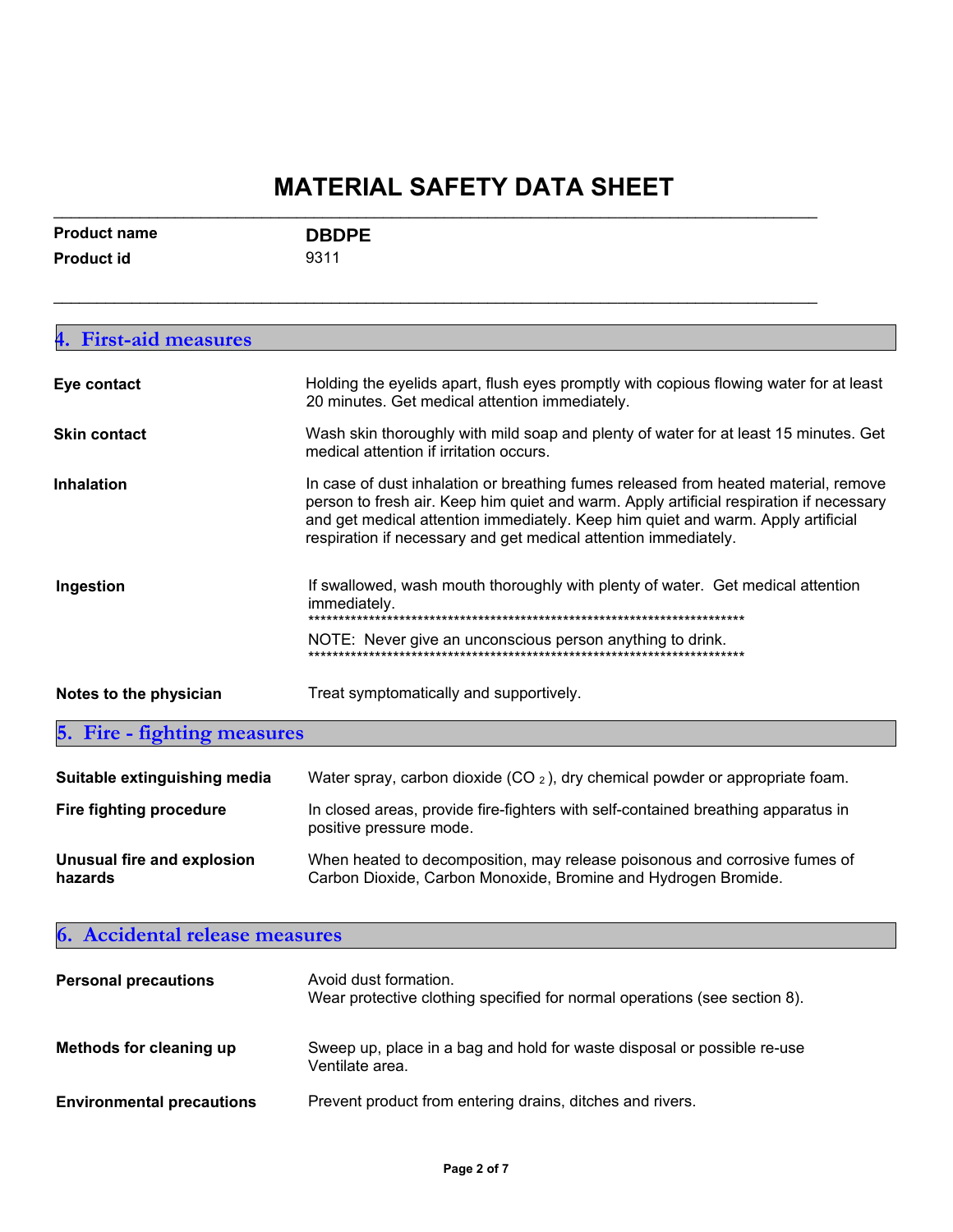| <b>Product name</b> | <b>DBDPE</b> |  |
|---------------------|--------------|--|
| <b>Product id</b>   | 9311         |  |

| 7. Handling and storage                    |                                                       |  |
|--------------------------------------------|-------------------------------------------------------|--|
| <b>Handling</b>                            | Keep containers tightly closed. Avoid bodily contact. |  |
| <b>Storage</b>                             | No special storage required.                          |  |
| 8. Exposure controls / personal protection |                                                       |  |

 $\mathcal{L}_\text{max}$  , and the contribution of the contribution of the contribution of the contribution of the contribution of the contribution of the contribution of the contribution of the contribution of the contribution of t

#### **Exposure Limits :**

| <b>Components</b>                      | <b>ACGIH-TLV Data</b> | <b>OSHA (PEL) Data</b> |
|----------------------------------------|-----------------------|------------------------|
| Decabromodiphenyl ethane<br>84852-53-9 | Not determined        | Not determined         |

| <b>Ventilation requirements</b>                            | Mechanical exhaust required.                                                                                                                                                   |  |
|------------------------------------------------------------|--------------------------------------------------------------------------------------------------------------------------------------------------------------------------------|--|
| Personal protective equipment:<br>- Respiratory protection | When using this compound and exposure through inhalation is likely, wear an OSHA                                                                                               |  |
|                                                            | approved Category 21C air-purifying respirator equipped with a full facepiece and<br>high efficiency particulate filters or a Category 21C powered air purifying respirator    |  |
| - Hand protection                                          | Rubber gloves                                                                                                                                                                  |  |
| - Eye protection                                           | Chemical safety goggles                                                                                                                                                        |  |
| - Skin and body protection                                 | Body covering clothes and boots                                                                                                                                                |  |
| <b>Hygiene measures</b>                                    | Safety shower and eye bath should be provided. Do not eat, smoke or drink where<br>material is handled, processed or stored. Wash hands carefully before eating or<br>smoking. |  |

|  |  |  |  |  | 9. Physical and chemical properties |
|--|--|--|--|--|-------------------------------------|
|--|--|--|--|--|-------------------------------------|

| Appearance                        | Off-white powder   |
|-----------------------------------|--------------------|
| Odour                             | None               |
| <b>Boiling point/range</b>        | Not applicable     |
| Melting point/range               | $345^{\circ}$ C    |
| <b>Flash point</b>                | Not applicable     |
| <b>Flammable/Explosion limits</b> | Not available      |
| Vapour pressure                   | < 0.0001 Pa (20°C) |
| Solubility:                       |                    |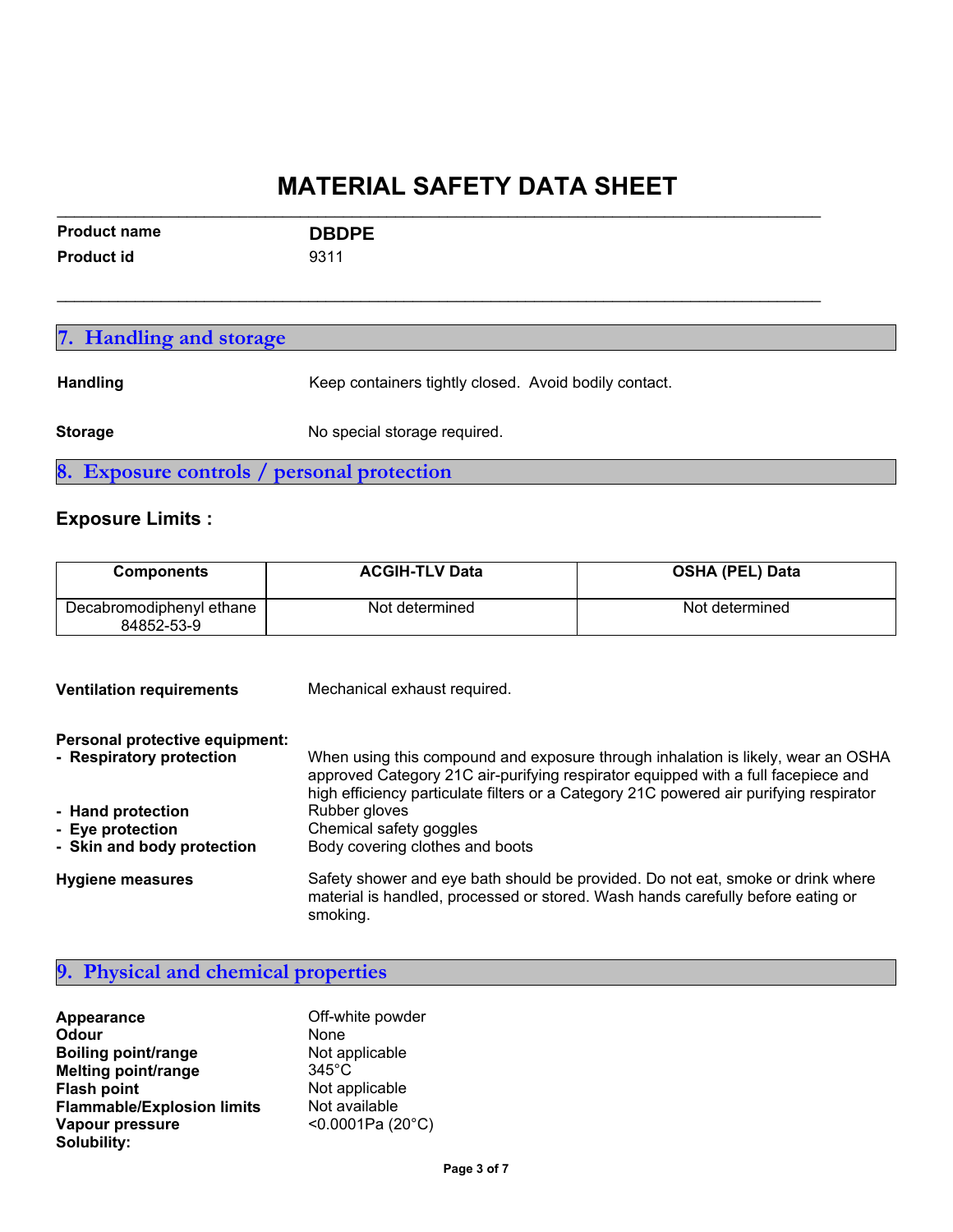| <b>Product name</b> | <b>DBDPE</b> |
|---------------------|--------------|
| Product id          | 9311         |

 $\mathcal{L}_\text{max}$  , and the contribution of the contribution of the contribution of the contribution of the contribution of the contribution of the contribution of the contribution of the contribution of the contribution of t

| 9. Physical and chemical properties |                                                                                   |  |
|-------------------------------------|-----------------------------------------------------------------------------------|--|
|                                     |                                                                                   |  |
| - Solubility in water               | $0.72$ µg/l at 25 $^{\circ}$ C                                                    |  |
| <b>Specific gravity</b>             | 3.25                                                                              |  |
| <b>Partition coefficient</b>        | Log Kow - 3.55                                                                    |  |
| (n-octanol/water)                   |                                                                                   |  |
| <b>Particle size</b>                | Mass Median Aerodynamic Diameter (MMAD) of 5 µm                                   |  |
| 10. Stability and reactivity        |                                                                                   |  |
|                                     |                                                                                   |  |
| <b>Stability</b>                    | Stable under normal conditions                                                    |  |
| <b>Materials to avoid</b>           | Strong oxidizing agents. Strong acids. strong bases                               |  |
| <b>Conditions to avoid</b>          | Heating above 320 °C                                                              |  |
| <b>Hazardous decomposition</b>      |                                                                                   |  |
| products                            | CO, CO2, HBr & Br 2                                                               |  |
| <b>Hazardous polymerization</b>     | Will not occur                                                                    |  |
| 11. Toxicological information       |                                                                                   |  |
|                                     |                                                                                   |  |
| <b>Acute toxicity:</b>              |                                                                                   |  |
| - Rat oral LD50                     | > 5000 mg/kg                                                                      |  |
| - Rabbit dermal LD50                | > 2000 mg/kg                                                                      |  |
| - Eye irritation (rabbit)           | Not irritant                                                                      |  |
| - Dermal irritation (rabbit)        | Not irritant                                                                      |  |
| <b>Dermal sensitization</b>         | Not a sensitizer                                                                  |  |
| Sub-chronic toxicity:               | Sub-chronic toxicity:                                                             |  |
| - NOAEL                             | 1000 mg/kg/day (13 weeks oral, rat)                                               |  |
|                                     |                                                                                   |  |
| <b>Mutagenicity</b>                 | Not mutagenic by the Ames Test                                                    |  |
|                                     | Did not induce chromosome aberrations in CHL cells when tested up to 5000 ug/mL   |  |
|                                     | in the presence or absence of S9 activation.                                      |  |
| Carcinogenicity                     | Not included in NTP 12th Report on Carcinogens                                    |  |
|                                     | Not classified by IARC                                                            |  |
|                                     |                                                                                   |  |
| <b>Developmental toxicity</b>       | Decabromodiphenyl ethane did not induce developmental effects in rats at doses up |  |
|                                     | to 1250 mg/kg/d administered prenatally.                                          |  |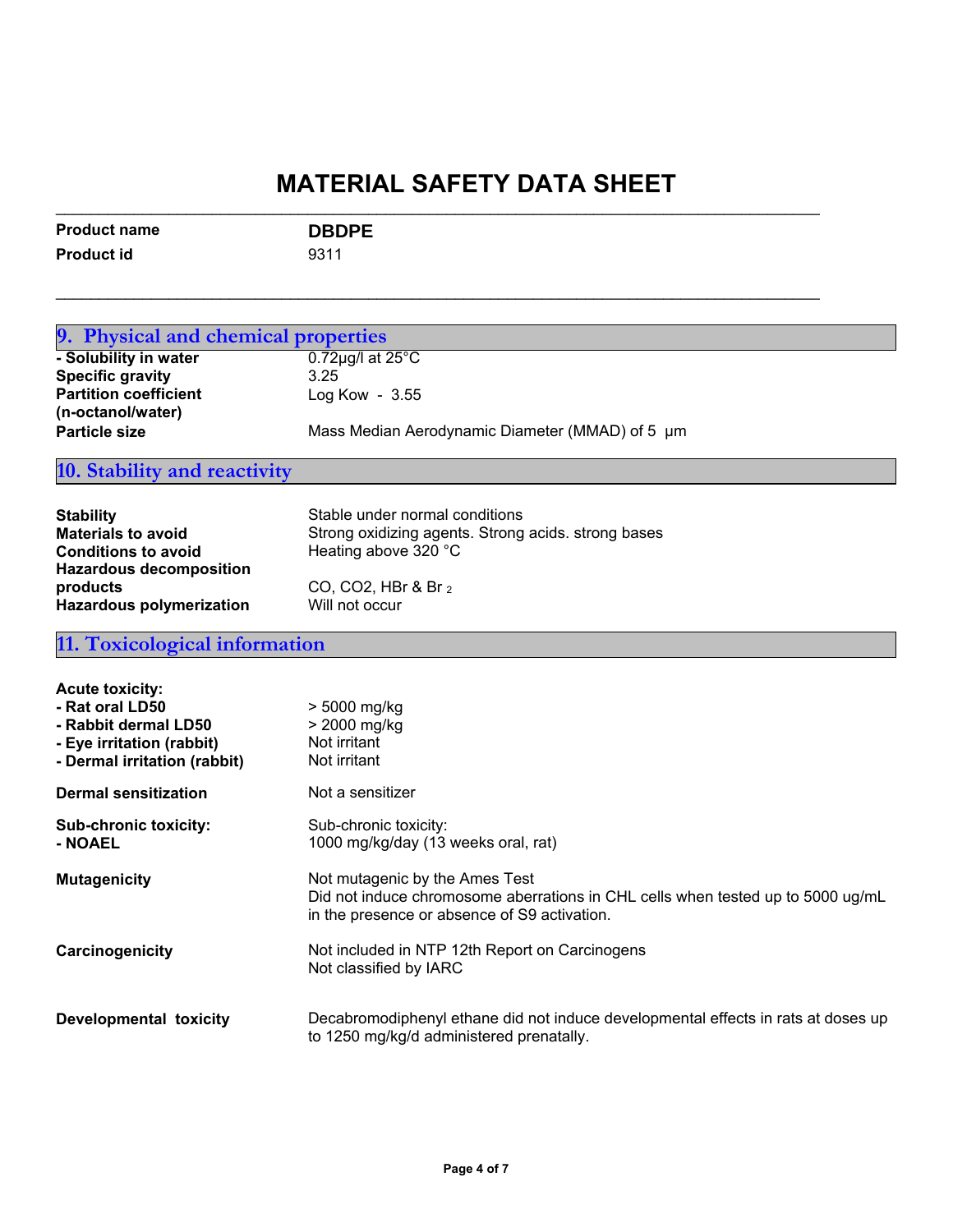| <b>Product name</b> | <b>DBDPE</b> |  |
|---------------------|--------------|--|
| Product id          | 9311         |  |

 $\mathcal{L}_\text{max}$  , and the contribution of the contribution of the contribution of the contribution of the contribution of the contribution of the contribution of the contribution of the contribution of the contribution of t

### **12. Ecological information**

| <b>Aquatic toxicity:</b><br>- 96 Hour-LC50, Fish | $>110$ mg/L               |
|--------------------------------------------------|---------------------------|
| - 96 Hour- IC50, Algae                           | $>110$ mg/L               |
| <b>Biodegradation</b>                            | Not readily biodegradable |
| <b>Bioaccumulative potential</b>                 | Not bioaccumulative       |

| <b>13. Disposal considerations</b>   |                                                                                                                                                   |  |
|--------------------------------------|---------------------------------------------------------------------------------------------------------------------------------------------------|--|
| <b>Waste disposal</b>                | Do not release this compound into U.S. waters. Observe all federal, state and local<br>environmental regulations when disposing of this material. |  |
| <b>Transportation information</b>    |                                                                                                                                                   |  |
| <b>DOT</b>                           | Not regulated                                                                                                                                     |  |
| <b>IMDG</b>                          | Not regulated                                                                                                                                     |  |
| <b>ICAO/IATA</b>                     | Not regulated                                                                                                                                     |  |
|                                      |                                                                                                                                                   |  |
| <b>Regulatory information</b><br>15. |                                                                                                                                                   |  |
| <b>USA</b>                           | Reported in the EPA TSCA Inventory. Subject to reporting under SNUR (Significant<br>New Use Rule), section 40 CFR 721.536                         |  |
| EU                                   | Reported in EINECS                                                                                                                                |  |

| Japan (CSCL regulation) | ENCS no. (4)-1735  |
|-------------------------|--------------------|
|                         | ISHL no. 7-(4)-841 |

**New Zealand Inventory** Listed in NZIoC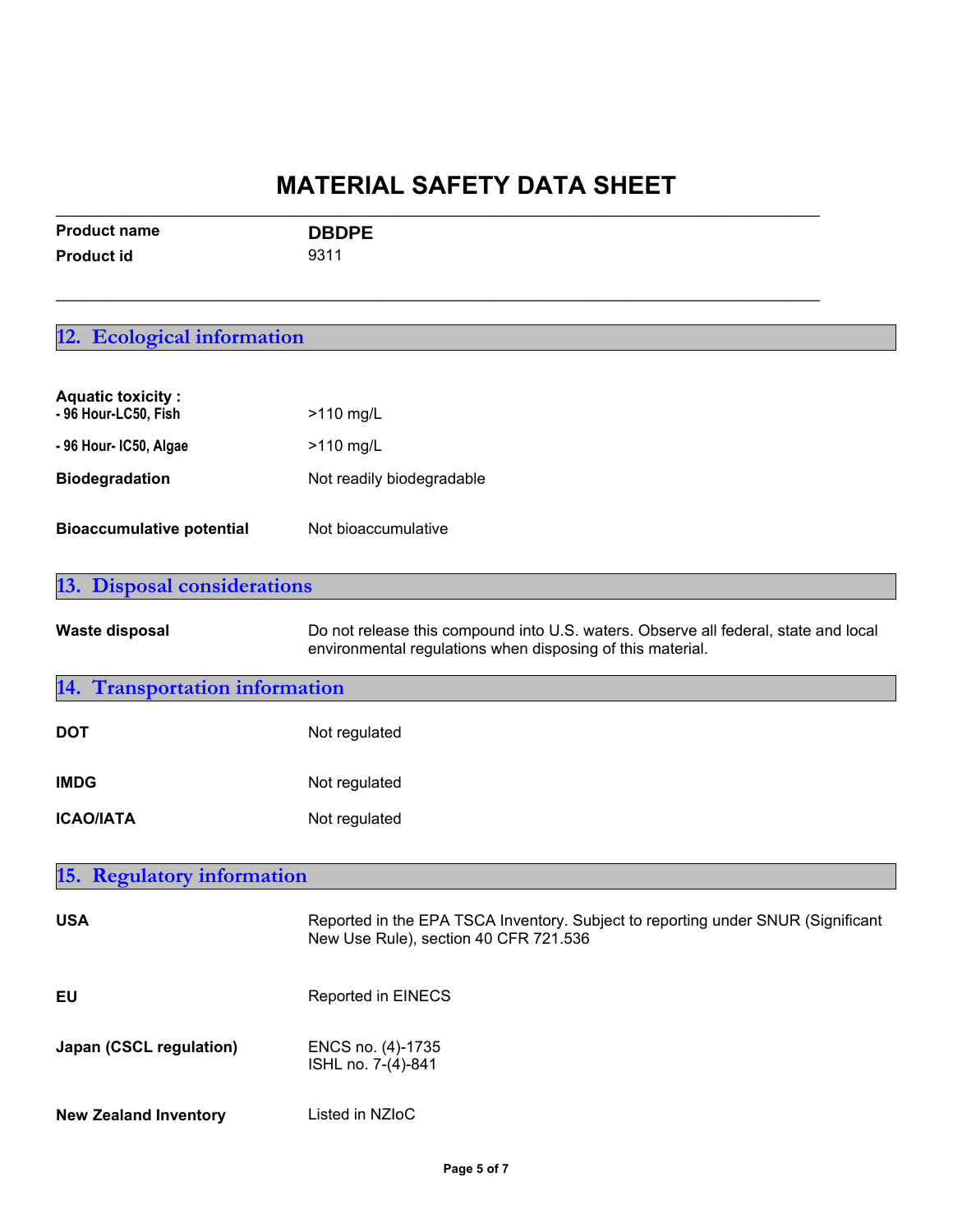| 9311                                                             |  |
|------------------------------------------------------------------|--|
| Listed in IECSC                                                  |  |
| Listed in the Korea Existing Chemicals Inventory (KECI) 97-3-898 |  |
|                                                                  |  |

#### **Product is not subject to classification according to GHS. No label elements required.**

#### **Health, Safety & Environment Policy**

We will strive to ensure that our operations and products meet the needs of the present global community without compromising the ability of future generations to meet their needs

We accept that the success of our business is dependent on the supply of products and services that will benefit society whilst ensuring human safety and protection of the environment and natural resources

Within the framework of our commitment to the Responsible Care program, we will provide a healthy and safe work environment for employees and will responsibly manage our products at all stages of their life cycle in order to protect human health and the environment whilst maintaining high production standards of operation

#### TO MEET THIS COMMITMENT WE WILL:

Comply with or exceed applicable national and international regulatory requirements and other requirements to which we subscribe

Communicate openly and actively encourage dialogue with employees, customers and community concerning our products and operations

Implement documented management systems consistent with and for promotion of the Responsible Care ethics Develop and supply products that can be manufactured, transported, used and disposed of safely whilst best meeting the needs of our customers

Regularly assess, continually improve and responsibly manage health, safety and environmental risks associated with products and processes throughout their life-cycles

Share knowledge and expertise with others and seek to learn from and incorporate improved practices into our own operations

Educate and train employees, contractors and customers to improve their HSE performance

Communicate up-to-date information to enable our workers, customers and other interested parties to handle our products in a safe and environmentally responsible manner

Endeavor to work with customers, suppliers, distributors and contractors to foster the safe use, transport and disposal of our chemicals

Support Product Stewardship programs in cooperation with customers, distributors and transporters